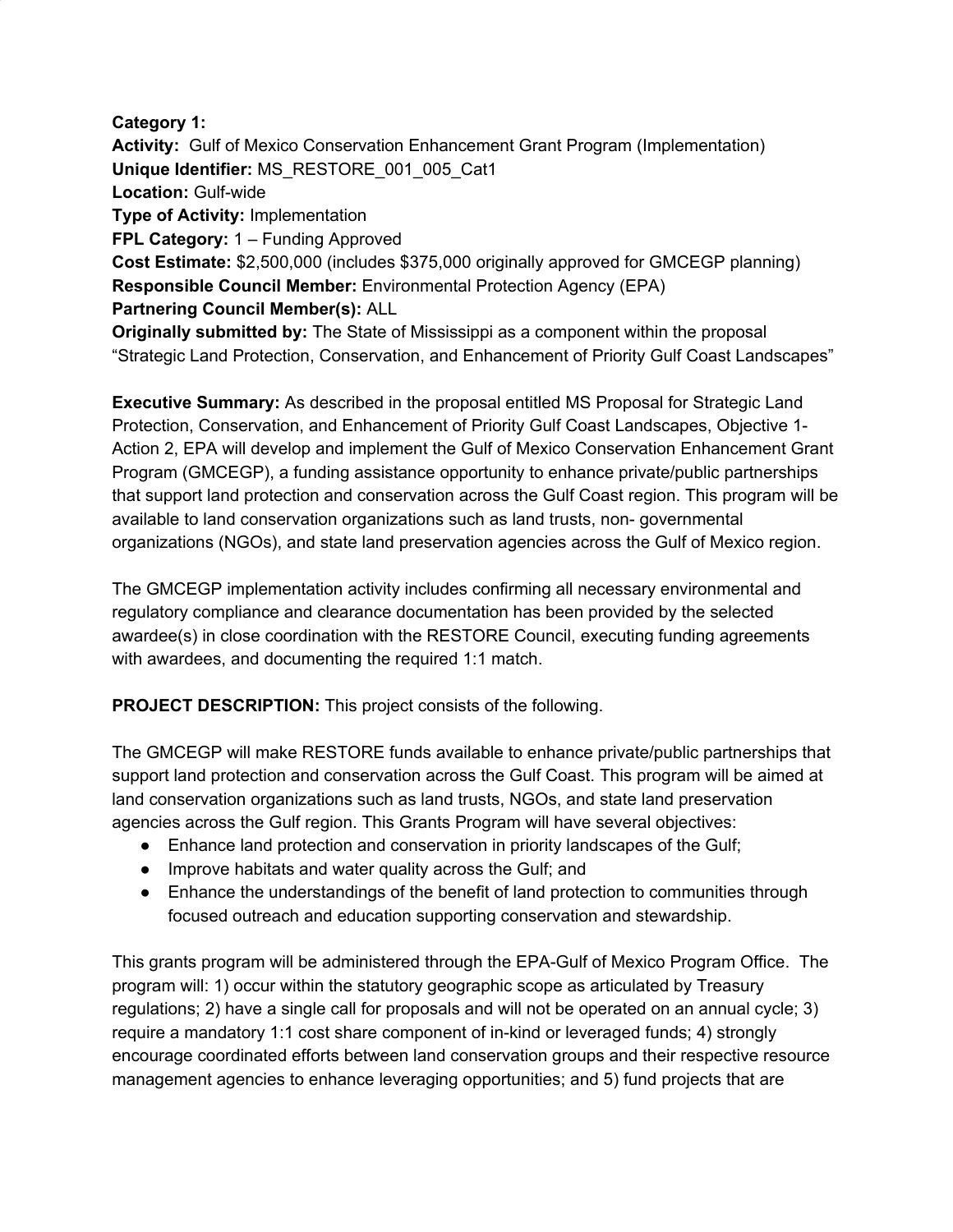foundational and sustainable to habitat protection and conservation and water quality improvement for the Gulf of Mexico.

Implementation funding of the GMCEGP can be used to assist land conservation organizations to conduct necessary due diligence and conservation baseline assessments; restore or enhance previously preserved conservation lands (e.g. invasive species removal, hydrologic restoration); conduct regional assessments of conservation effectiveness; conduct economic evaluation of land conservation and restoration; and/or conduct economic evaluation of ecological services provided by the restored conservation land.

On December 7, 2017, EPA issued a request for proposals for GMCEGP funding. After reviewing all proposals received, EPA selected eight projects for GMCEGP funding. The sponsors of these eight projects are listed below. EPA will provide subawards to these organizations to fund implementation of the associated projects.

- **St. Tammany Parish Government:** Vegetative planting of Tenet Pond for habitat enhancement, Louisiana.
- **Atlanta Botanical Garden:** Enhance conservation through woody vegetation removal and evaluation of novel management in Florida's rare coastal wetlands ecosystem.
- **Land Trust for the Mississippi Coastal Plain:** Gulf Coast land conservation project assistance, Gulfwide.
- **Woodlands Conservancy:** Restoration and enhancement of habitat for resident and migratory birds in the Barataria Basin, Louisiana.
- **Mississippi Forestry Commission:** Enhancing and rehabilitating the ecological function in a major watershed and subwatershed in the Mississippi Gulf Coast region.
- **The Nature Conservancy:** Calcasieu Lake and Sabine National Wildlife Refuge oyster reef restoration project, Louisiana.
- **Galveston Bay Foundation:** Galveston Bay Conservation Program enhancing preserved lands, supporting land acquisition, and understanding conservation benefits, Texas.
- **Ducks Unlimited, Inc.:** Texas Coastal Prairies Program wetland conservation for wildlife and people.

**Specific Actions/Activities:** Specific actions and activities of the implementation activity of the GMCEGP include:

- Confirming all necessary environmental and regulatory compliance and clearance documentation;
- Executing funding agreements with awardees;
- Documenting required 1:1 match;
- Monitor selected projects to ensure necessary environmental and regulatory compliance and clearances; and
- Monitor selected projects to ensure timely initiation and completion of the scope of work for which funds were awarded.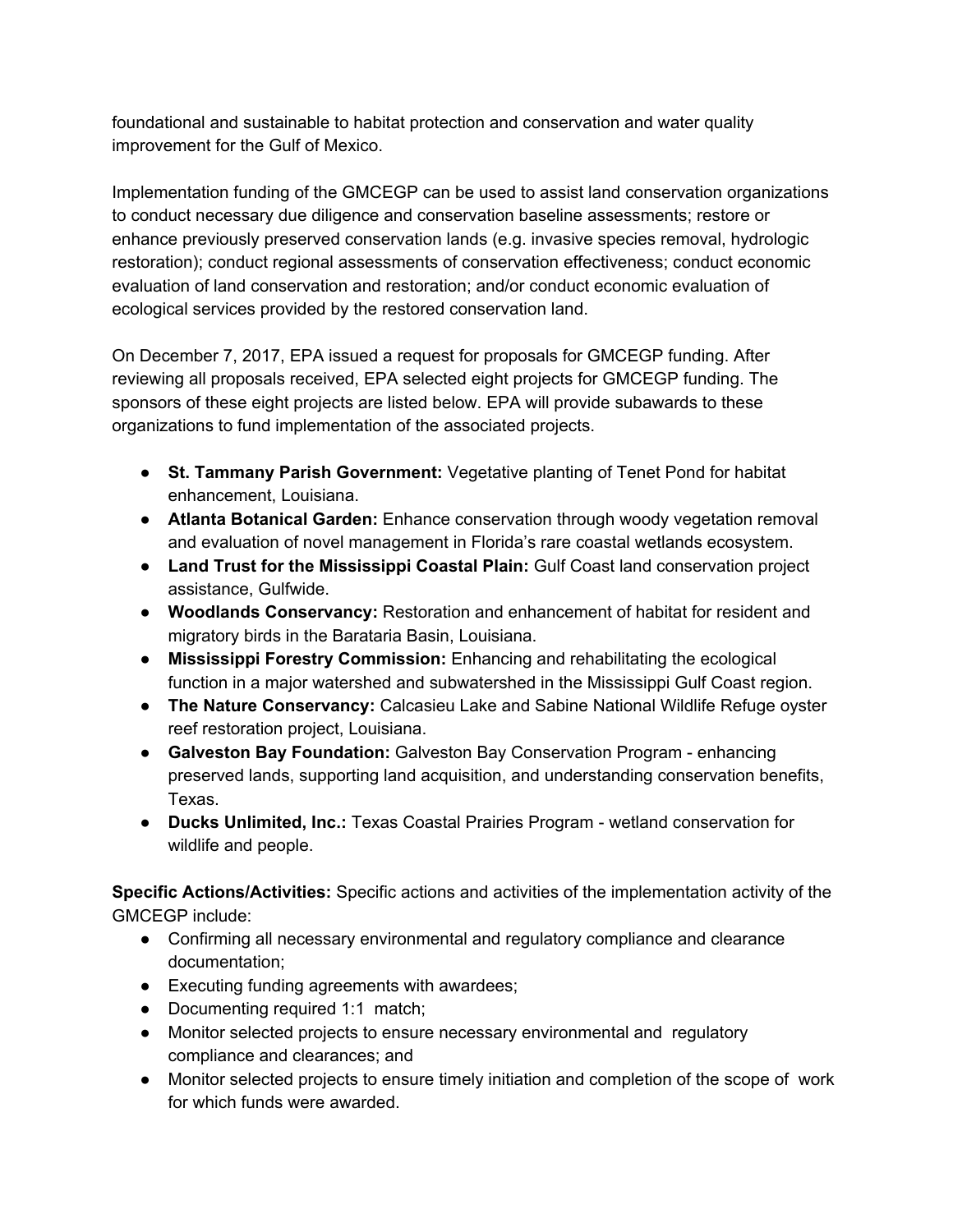**Deliverables:** Specific deliverables of the implementation activity of the GMCEGP include:

- Documentation of all necessary environmental and regulatory compliance and clearances for individual selected projects;
- Executed funding agreements for individual selected projects;
- Documentation of required 1:1 match for individual selected projects;
- Project progress and financial reports;
- Final progress and financial reports for individual projects; and
- Summary Report of the GMCEGP.

**Ecological Benefits/Outcomes and Metrics:** Ecological Benefits/Outcomes derived from projects and programs funded by the GMCEGP will focus on conservation of habitat; enhancing land protection and conservation in priority landscapes; improving habitats and water quality on conserved lands; enhancing the understandings of the benefit of land protection to communities through focused outreach and education supporting conservation and stewardship; developing and implementing conservation management plans; protecting critical aquatic habitat; restoring and managing critical aquatic shoreline and upland habitat utilizing hydrologic, landscape, vegetation and wildlife management actions; and implementing other water quality and habitat restoration techniques. Metrics will likely include, but not be limited to: acres restored/protected; linear feet of shoreline restored/protected; acres of upland habitat restored/protected; and acres restored/protected from invasive species.

## **Leveraging and Co-Funding:**

● **Co-funding:** The funding opportunity will require the recipients to match the awarded funds at a 1:1 ratio.

**Duration of Activity:** Estimated project duration, period of time during which the funds will be expended and the project scope of work is completed, will be 1-3 years from funds award date.

**Life of Activity:** N/A for awardee(s) whose scope of work focuses on implementing planning efforts to enhance their land protection and conservation efforts. Varies for awardee(s) whose scope of work focuses on implementing improvement and restoration programs on conserved lands. Estimated life of 10-30+ years for implemented improvements and restoration efforts on conserved lands.

## **RESPONSE TO SCIENCE REVIEWS:**

Most of the science reviews associated with the MS Proposal for Strategic Land Protection, Conservation, and Enhancement of Priority Gulf Coast Landscapes focused on the planning and prioritization of acquisition activities and are addressed in other related activities. It is our understanding that there were no science comments associated with this component of the MS proposal for a GMCEGP to be administered through the EPA Gulf of Mexico Program for